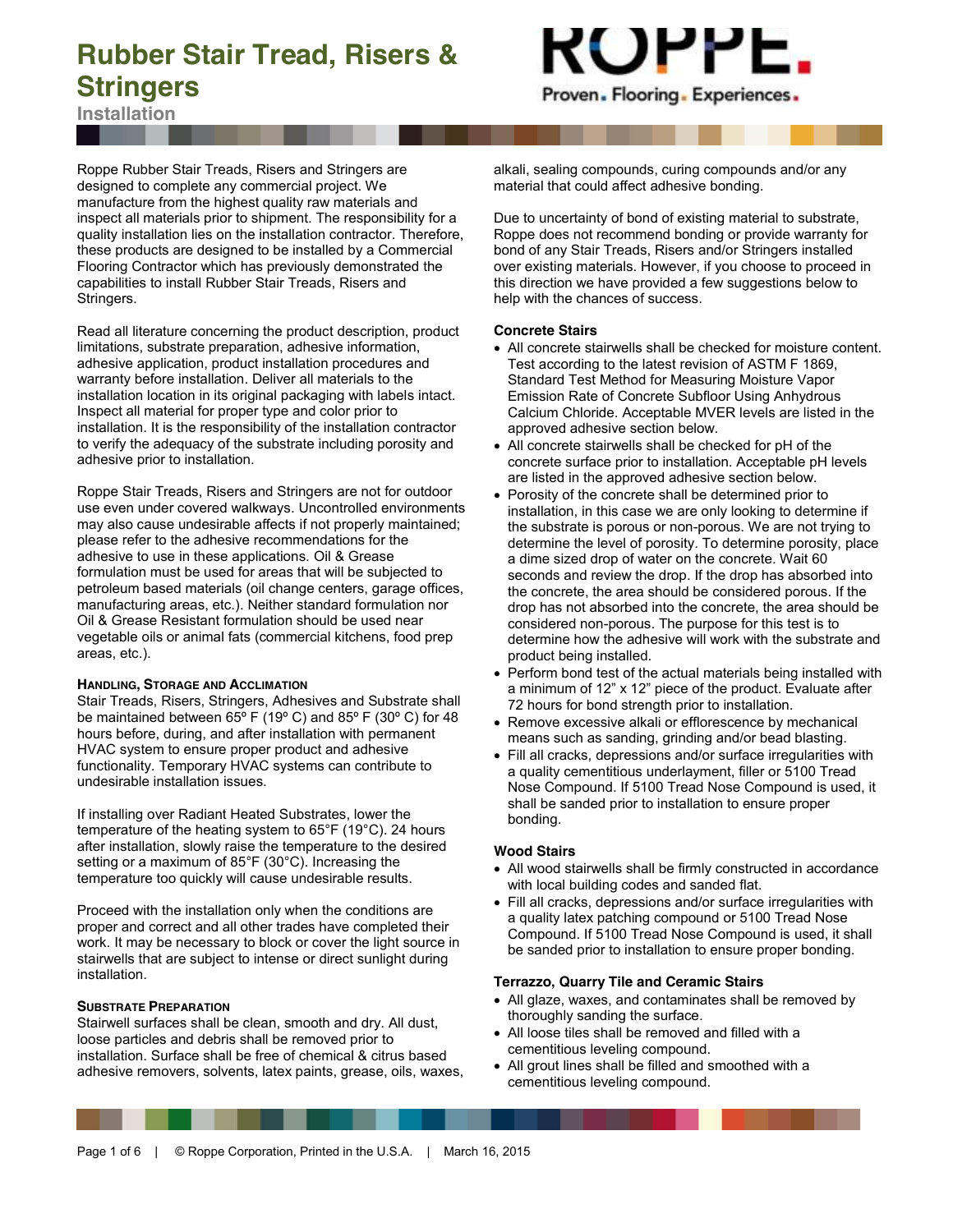

**Installation**

• Use an adhesive designed for non-porous surfaces. Roppe strongly recommends the 4100 Quik Stik Stair Tread Tape Adhesive for this installation.

#### **Steel Stairs**

- All steel stairs shall have the surface thoroughly cleaned by sandblasting, wire brush and/or other mechanical means to remove all rust, paints and/or other contaminants.
- Prepare surface with an anti-corrosive coating to prevent deterioration of the steel stairs.
- Roppe does not recommend installing over expanded metal or diamond plate steel stairs. These surfaces need to be changed or covered prior to installing Rubber Stair Treads.
- Use an adhesive designed for non-porous surfaces. Roppe recommends the 4100 Quik Stik Stair Tread Tape Adhesive for this installation.

# **Epoxy Painted Stairs**

- All latex painted stairs shall have the paint completely removed prior to installation.
- All epoxy painted stairs shall have the surface thoroughly cleaned of contaminants.
- All loose areas of the epoxy painted areas shall be removed prior to installation.
- Fill all cracks, depressions and/or surface irregularities with the 5100 Tread Nose Compound.
- Sand the surface area to ensure proper bonding.
- Use an adhesive designed for non-porous surfaces. Roppe recommends the 4100 Quik Stik Stair Tread Tape Adhesive for this installation.

# **VCT & Other Resilient Flooring**

- All finishes, waxes, and contaminates shall be removed by thoroughly sanding the surface.
- All loose tiles shall be removed and filled with a cementitious leveling compound.
- Use an adhesive designed for non-porous surfaces. Roppe strongly recommends the 4100 Quik Stik Stair Tread Tape Adhesive for this installation.

#### **Carpeted Stairs**

• All carpet, padding, etc. shall be removed prior to the installation of Rubber Stair Treads.

#### **APPROVED ADHESIVES FOR INSTALLATION**

Select the appropriate adhesive for your installation, substrate and use. Failure to use Roppe recommended adhesives with the installation of Rubber Stair Treads, Risers and Stringers will void the adhesion and bond warranty of the products installed. Failure to use 5100 Tread Nose Compound when installing Rubber Stair Treads will void the product warranty and claims will not be accepted for any reason if not used.

# **5100 Tread Nose Compound**

- Two-Part Epoxy Compound
- Shall be used on all substrates
- x ASTM F 1869; Calcium Chloride Maximum 5 lbs / 24 hours MVER
- pH Reading shall be between 7 and 10

## **3100 Rubber Tile & Tread Adhesive**

- Transitional Acrylic Wet Set Adhesive
- Suitable for use on Concrete and Wood Stairs
- x ASTM F 1869; Calcium Chloride Maximum 5 lbs / 24 hours MVER
- $\bullet$  pH Reading shall be between 7 and 10

#### **4100 Quik Stik Stair Tread Tape Adhesive**

- Pressure Sensitive Scrim Reinforced Tape
- Suitable for use on all substrates, recommended on Terrazzo, Quarry Tile, Ceramic, Steel, Epoxy Painted stairs and/or Existing Resilient Flooring
- x Recommended adhesive for use on all **one-piece stair tread/riser** products
- $\bullet$  Recommended adhesive for the installation of #167 Fillet Strip with one-piece stair tread/riser products
- ASTM F 1869; Calcium Chloride Maximum 5 lbs / 24 hours MVER
- pH Reading shall be between 7 and 10

#### **7100 Epoxy Adhesive**

- Two-Part Epoxy Adhesive
- Suitable for use on all substrates, recommended on Terrazzo, Quarry Tile, Ceramic, Steel Stairs and/or Existing Resilient Flooring.
- Recommended for use in areas subjected to temperature variation and/or topical moisture
- x ASTM F 1869; Calcium Chloride Maximum 5 lbs / 24 hours MVER
- pH Reading shall be between 7 and 10

# **7200 Urethane Epoxy Adhesive**

- Two-Part Urethane Enhanced Epoxy Adhesive
- Suitable for use on all substrates, recommended on Terrazzo Quarry Tile, Ceramic, Steel Stairs and/or Existing Resilient Flooring.
- x **Required** for use on **Oil & Grease Resistant** Formulation Rubber Stair Treads, Risers and Stringers.
- Recommended for use in areas subjected to temperature variation and/or topical moisture.
- x Recommended for use in seams of **Butting Stair Treads**.
- ASTM F 1869; Calcium Chloride Maximum 5 lbs / 24 hours MVER
- pH Reading shall be between 7 and 10

#### **PRODUCT INSTALLATION**

Roppe Rubber Stair Treads, Risers and Stringers are manufactured with the intent that one or both ends will need to be trimmed to properly fit the step, we trim treads  $\frac{1}{2}$ " to  $\frac{3}{4}$ " over the nominal length ordered. It is extremely important to field measure the steps prior to ordering to ensure the proper length tread is ordered. Do not install the Rubber Stair Treads on steps in which the nosing of the tread does not properly fit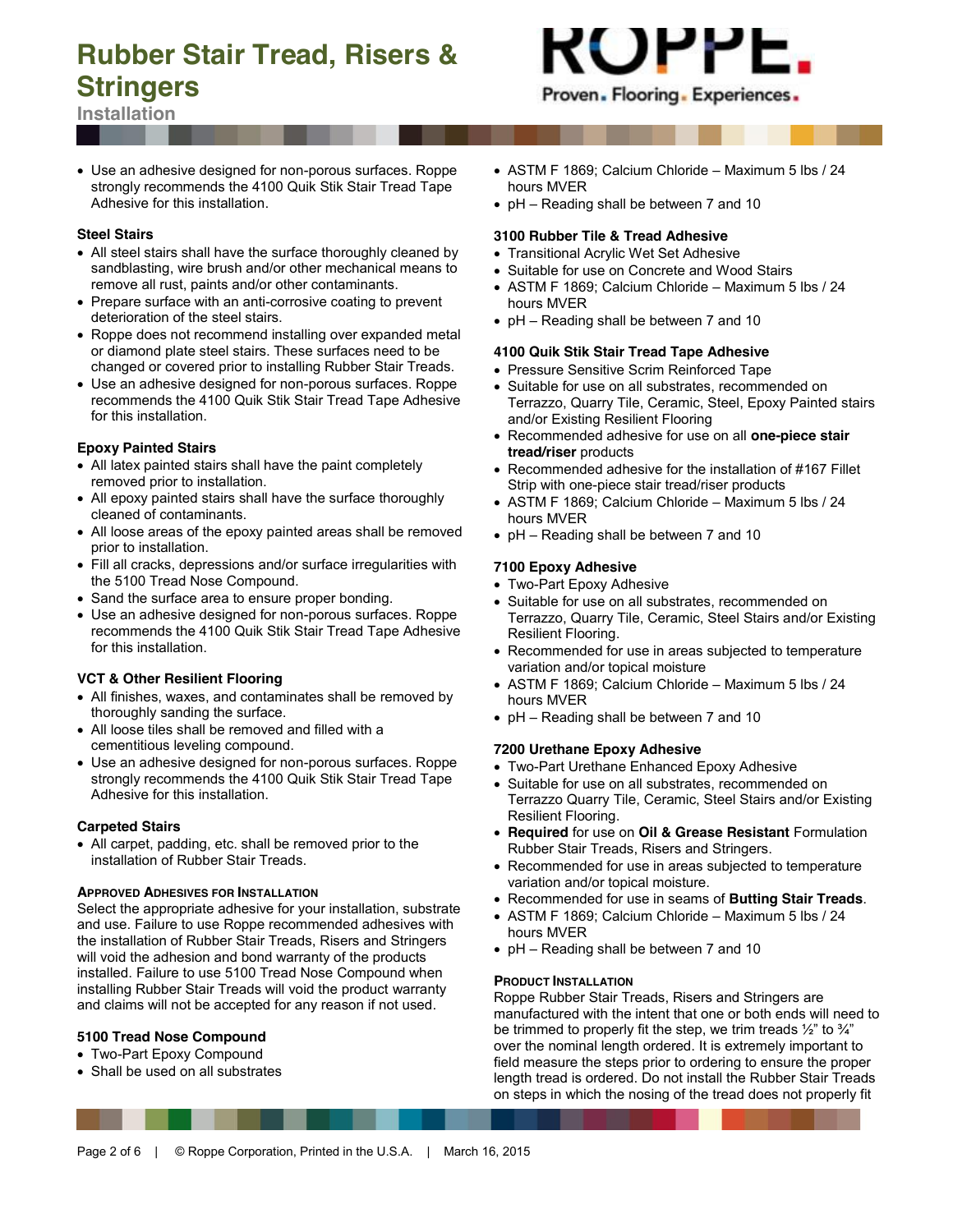

**Installation**

the step. The nosing of the tread cannot be modified onsite to fit a step it was not intended or designed for (i.e. square nose design modified to fit an angled riser). The use of extra 5100 Tread Nose Compound to fill the void is not recommended. It is the responsibility of the installation contractor to determine if the Stair Tread received is the appropriate Stair Tread for the installation. Failure to do so and/or proceeding with the installation of the incorrect Stair Tread for the stair system in place cannot be warranted by Roppe.

 $\frac{1}{2}$  = 5100 Tread Nose Compound



There are two options recommended when installing treads regarding the area in which the risers meet the leading edge of the nose. Overlapped Riser and Scribed to Riser. Roppe recommends overlapping the riser with the leading edge of the tread nose above or Option A. In both installations, it is very important to ensure the tread is fit properly to the step to avoid any nose movement or breakage. If Option B to scribe to the riser is chosen, variation and manufacturing tolerances could result in the two areas not being the same thickness, we do not consider this a defect.

#### **Butting Stair Treads for Extended Lengths**

Wide stairs that require the butting of two or more Stair Treads shall be ordered as "butting treads". Roppe will manufacture the treads within specified tolerances to minimize the amount of work required on the job site to butt the Stair Treads. The installation of butting Stair Treads will require additional effort of the installation contractor at the time of installation. Proper planning and layout of the Stair Treads prior to spreading the adhesive will help to achieve a quality butting installation.

# **Pattern Alignment**

Installations that require pattern alignment in the stairwells may require additional trimming on both ends of the Stair Treads to ensure alignment. It is possible that longer Stair Treads should be ordered to ensure proper alignment in stairwells with width variation.

# **Stringer Installation**

Stringers shall be installed prior to the installation of the Stair Treads and Risers. This product is designed to cover the vertical areas next to the stairs to provide a finished appearance. The installation of Stringers is not required by Roppe.

• Use cardboard, builders felt and/or some other type of material to make a template for the stringers by measuring each step and transferring those dimensions to the template material. Final trimming after rough cutting will ensure a proper fit to the stairwell.

- Use prepared template to transfer layout to the stringer material and use the appropriate tool to mark and cut the stringer. Trim for final adjustments prior to the application of any adhesive.
- Determine the appropriate adhesive for the application of the stringers depending upon the substrate type.
- Apply adhesive according to label directions for the appropriate substrate.
- Position Stringer and hand roll to ensure proper adhesive transfer.

# **Stair Tread and Riser Installation**

Roppe Stair Treads shall be trimmed to fit each step and should be dry laid prior to spreading any adhesive or permanently installing the Stair Tread. Proper handling of Stair Treads on the job site will prevent many issues that related to the installation of Stair Treads.

**Stair Treads containing abrasive, ribbed or smooth inserts require additional care on the job site. These treads should not be bent, flexed and/or carried over the shoulder to prevent damage to the inserts. After installation the inserts shall be rolled to ensure adhesion to the Stair Tread and ends shall be trimmed 1/16" from the Stringer on both ends to allow for expansion of the insert.**

The most important part of the proper installation of a Stair Tread is the fit to the step. Not all steps are created equally and therefore we recommend scribing each Stair Tread to fit the step in which it is being installed. It may be necessary to scribe both ends of the Stair Tread; following is a step by step method for doing this.

- Determine and mark the center of step on the Riser portion.
- Determine and mark the center of Stair Tread at the back where it will butt to the Riser.
- Place the Stair Tread on the step with the Right Hand side of the Stair Tread firmly against the Stringer.
- Lock down a pair of dividers approximately 1/16" wider than the space between the mark on the Riser and the mark on the Stair Tread, this will leave room for any expansion of the Stair Tread.
- While keeping firm pressure on the Stringer, mark the surface of the Stair Tread by dragging the dividers across the tread. If installing the one piece Tread/Riser combo, mark the Riser portion at the same time as the Tread portion.
- Use the appropriate blade or cutting tool to trim the Stair Tread at the scribed mark.
- Place the Stair Tread on the step with the Left Hand side of the Stair Tread firmly against the Stringer and repeat the process above for the other end.
- To determine the depth of the tread or how much material to remove from the back of the tread, use a sturdy straight object such as a carpenter's level placed behind the nose of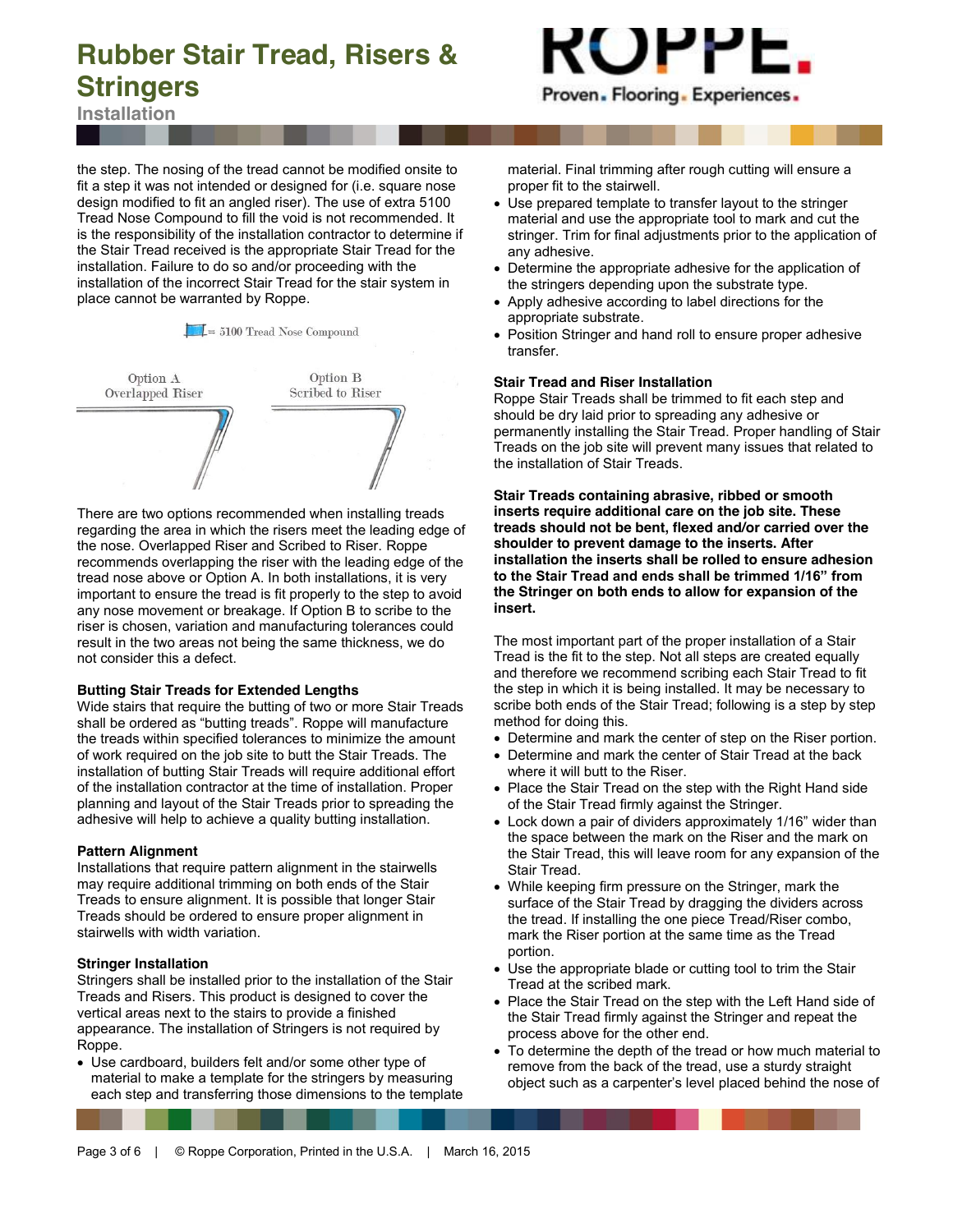**Installation**

the treads a pressed firmly against the riser. You may need to remove some material from the back of the tread or use the wide side of the level to ensure the back of the tread is away from the riser and lying flat on the step.

- Lock down a pair of dividers approximately 1/16" wider than the edge of the carpenter's level you are using. Scribe the back edge of the tread and trim appropriately.
- Position the tread on the step and you should have an appropriate fit to the step with minimal clearance around the edges to allow for expansion.

Risers can be scribed using the same methods as listed above and should be fit prior to the next tread so there will be proper clearance. If using Option B, Scribed to Riser installation method you will need to place the tread nose over the riser. Then using one point of the dividers, simply follow the nose of the tread to scribe the trim point on the riser and carefully trim using the appropriate cutting method. At this point, the top of the riser should fit under the bottom of the nose or leading edge of the tread.

If riser will butt to the underside of the nosing, it will need to be scribed prior to application of the adhesive. To do this, hold the riser and tread into place and scribe the underside of the nosing onto the face of the riser. Remove the riser and carefully cut the scribed line to remove excess material.

#### **Standard Tread and Riser Adhesive Application**

- Clean the entire back of the Stair Tread with denatured alcohol to remove mold release prior to installation to promote proper adhesion of the tread to the substrate
- Determine appropriate adhesive for the application in which you are installing
- Apply adhesive according to the label directions and allow proper open time while taking caution to avoid the standard adhesive from coming into contact with the 5100 Tread Nose Compound
	- o 3100 Rubber Tile & Tread Adhesive may be used on porous and non-porous tread applications
		- Porous applications use a 1/16" Square Notch Trowel and allow 5-10 minutes drying time and place the tread into the wet adhesive
		- Non-Porous applications use a 1/16" V Notch Trowel and allow adhesive to dry to the touch with little or no transfer to the finger, cover within 45 minutes of adhesive reaching this dryness
		- Leave 1/2"-3/4" space on each side of the 5100 Tread Nose Compound to prevent contamination and ensure the 5100 properly bonds
		- Use a hand roller immediately after placing treads and risers into the adhesive and then again 45-60 minutes after installation
	- o 4100 Quik Stik Stair Tread Adhesive Tape may be used on porous and non-porous tread applications
		- Leave 1/2"-3/4" space on each side of the 5100 Tread Nose Compound to prevent contamination and ensure the 5100 properly bonds

#### Use a hand roller immediately after placing treads and risers into the adhesive and then again 45-60 minutes after installation

- o 5100 Tread Nose Compound is required on all tread applications
- Leave 1/2"-3/4" space on each side of the 5100 Tread Nose Compound to prevent contamination and ensure the 5100 properly bonds
- Once adhesive is ready for application, place the Tread into the adhesive and ensure proper placement as trimmed
- Roll tread with a hand roller to ensure Tread is seated into the adhesive properly for transfer of the adhesive and bonding
- Immediately remove excessive wet adhesive with a soft, clean cloth dampened with warm soapy water or mineral spirits. **5100 Tread Nose Compound, 7100 Epoxy Adhesive and/or 7200 Urethane Epoxy Adhesive cannot be removed from tread surface once cured without damage.**
- Periodically, lift a Tread to check for proper adhesive transfer and ensure the proper amount of 5100 Tread Nose Compound is being used (this is extremely important on warn or older stairs)
- After completion of a section or run of stairs, ensure all Tread noses are seated properly on the stairs to prevent nose movement

#### **One-Piece Tread/Riser Adhesive Application**

- Clean the entire back of the Stair Tread with denatured alcohol to remove mold release prior to installation to promote proper adhesion of the tread to the substrate
- Determine appropriate adhesive for the application in which you are installing we strongly recommend the **4100 Quik Stik Stair Tread Adhesive Tape** for installing the one-piece tread and riser combinations
- When installing One-Piece Stair Tread/Riser products, we require the use of our **#167 Fillet Strip** in the angle where the step and riser meet. This piece should be installed prior to properly fitting the one piece stair tread/riser. We recommend using the 1" 4100 Quik Stik Tread Tape to install the #167.
- Apply adhesive according to the label directions and allow proper open time while taking caution to avoid the standard adhesive from coming into contact with the 5100 Tread Nose Compound
	- o 4100 Quik Stik Stair Tread Adhesive Tape may be used on porous and non-porous tread applications
		- Use 9.5" width of 4100 on the tread portion
		- Use 4" width of 4100 on the riser portion
		- Use 1" width of 4100 on the nose portion
		- Leave 1/2"-3/4" space on each side of the 5100 Tread Nose Compound to prevent contamination and ensure the 5100 properly bonds
		- Use a hand roller immediately after placing treads and risers into the adhesive and then again 45-60 minutes after installation

# ROPPE

Proven. Flooring. Experiences.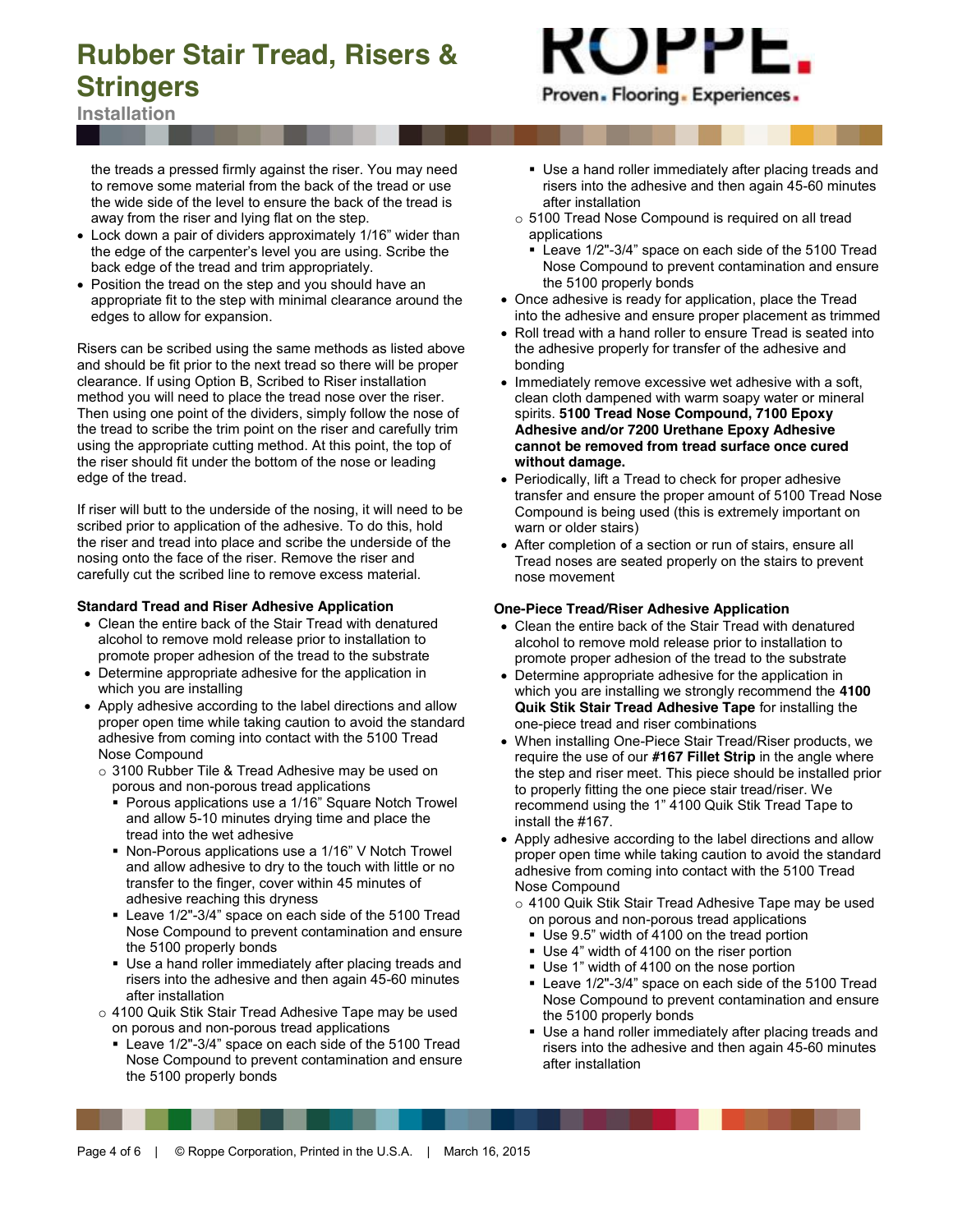

**Installation**

- - o 3100 Rubber Tile & Tread Adhesive may be used on porous and non-porous tread applications
		- Porous applications use a 1/16" Square Notch Trowel and allow 5-10 minutes drying time and place the tread into the wet adhesive
		- Non-Porous applications use a 1/16" V Notch Trowel and allow adhesive to dry to the touch with little or no transfer to the finger, cover within 45 minutes of adhesive reaching this dryness
		- Leave 1/2"-3/4" space on each side of the 5100 Tread Nose Compound to prevent contamination and ensure the 5100 properly bonds
		- Use a hand roller immediately after placing treads and risers into the adhesive and then again 45-60 minutes after installation
	- o 5100 Tread Nose Compound is required on all tread applications
		- Leave 1/2"-3/4" space on each side of the 5100 Tread Nose Compound to prevent contamination and ensure the 5100 properly bonds
- Once adhesive is ready place the Tread into the adhesive and ensure proper placement as trimmed
- Fold the Riser portion to meet the Tread portion to make placement easier. If using the 4100 only remove the release paper from the tape on the Tread portion at this time
- One the Tread is seated properly, remove the release paper from the Riser portion and slowly place the Riser portion into place
- Remove the release paper on the inside of the Tread nose and press the nose into place
- Roll Tread with a hand roller to ensure Tread/Riser is seated into the adhesive properly for transfer of the adhesive and bonding
- Immediately remove excessive wet adhesive with a soft, clean cloth dampened with warm soapy water or mineral spirits. **5100 Tread Nose Compound, 7100 Epoxy Adhesive and/or 7200 Urethane Epoxy Adhesive cannot be removed from tread surface once cured without damage.**
- Periodically, lift a Tread nose to check for proper adhesive transfer and ensure the proper amount of 5100 Tread Nose Compound is being used (this is extremely important on warn or older stairs)
- After completion of a section or run of stairs, ensure all Tread noses are seated properly on the stairs to prevent nose movement

#### **After Installation Restrictions 3100 Rubber Tile & Tread Adhesive**

Light Foot Traffic after 24 hours Commercial Foot Traffic after 48 hours Initial Maintenance after 72 hours

**4100 Quik Stik Stair Tread Installation Tape** All Foot Traffic Immediately

Initial Maintenance Immediately

## **7100 Low Viscosity Epoxy Adhesive**

Light Foot Traffic after 12 hours Commercial Foot Traffic after 24 hours Initial Maintenance after 48 hours

## **7200 Urethane Two-Part Epoxy Adhesive**

Light Foot Traffic after 12 hours Commercial Foot Traffic after 24 hours Initial Maintenance after 48 hours

#### **After Installation Protection of Flooring**

- Protect Stair Treads from other trades during the construction process by appropriate means such as Masonite, Ram Board or heavy construction paper
- When moving in appliances or heavy furniture, it is always wise to protect the Stair Treads from scuffing and tears if utilizing the steps for movement of furniture
- Dragging or improperly moving furniture or equipment across the surface of the Stair Treads can cause permanent damage.
- Place walk-off mats at outside entrances manufactured with non-staining backs to prevent discoloration and tracking of debris onto the new tread install

## **After Installation Initial Maintenance**

Roppe Rubber Stair Treads are a low maintenance product that does not require waxes or finishes. The application of a wax or finish will not cause damage to the product. Roppe considers this a low maintenance product when there are no waxes or finishes applied. With any Rubber Stair Tread product, the more maintenance performed after installation will increase the life of the product as well as make the subsequent maintenance easier. Always use thoroughly cleaned untreated mops for maintenance of Roppe Rubber Stair Treads. Do not use Kerosene, Gasoline, Naphtha and/or other solvents to clean Roppe Rubber Stair Treads.

- Allow 72 hours after installation for proper curing of the adhesives
- Remove any coverings used to for tread protection after installation prior to cleaning
- Sweep, dust mop and/or vacuum floor to remove any dirt or particulates accumulated on the treads
- Prepare chosen neutral pH cleaner according to directions on bottle for a medium duty cleaning
- Using a **Soft Bristle Deck Brush**, apply the cleaning solution to the area and allow the cleaning solution to stand for approximately 5-10 minutes, while not allowing the solution to dry. Scrub the area while wet, excessive or ground in dirt may require additional scrubbings
- Wet vacuum or mop up residue
- Rinse with clean, cool water and allow flooring to dry thoroughly before exposing to traffic
- Apply desired finish if necessary, we do not recommend a finish but it can be used to improve appearance and maintainability of the Treads